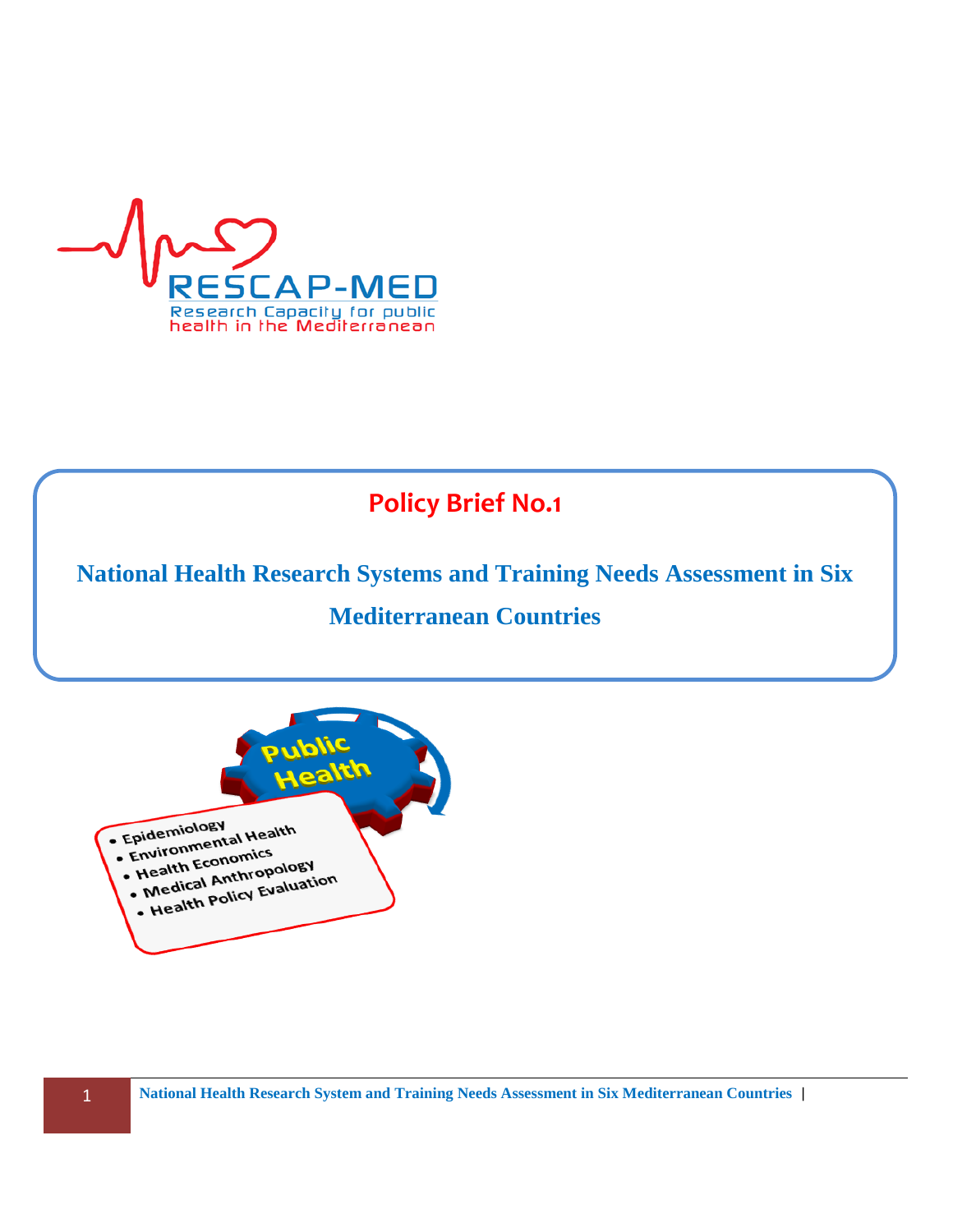# **What is RESCAP-MED?**

**R**ESCAP-MED aims to build research capacity for public health in countries around the eastern and southern Mediterranean. Its purpose is to develop research skills for the challenge of non-communicable diseases (NCDs) and their social determinants: specifically the skills to address the burden of cardiovascular diseases (CVD), diabetes, and cancer.

RESCAP-MED links 11 partners. Six of these are academic institutions around the Mediterranean: Jordan, Lebanon, Palestine, Syria, Tunisia and Turkey. Four are academic institutions within the EU (in the UK and Ireland).And one is an international organization: the WHO East Mediterranean Regional Office (EMRO). RESCAP-MED is funded by the European Commission for three years (2012-2014).

RESCAP-MED aims to create a Mediterranean regional network for NCD researchers, in 5 key public health disciplines: epidemiology, health economics, environmental health, medical anthropology, and health policy evaluation.

# **National Health Research Systems (NHRS) mapping in six countries**

### **What is a health research system?**

A key objective of a health research system is to coordinate and support health research through appropriate infrastructure and funding mechanisms, and to promote research for effective national health development. Key features of a health research system are shown in Box 1. To understand the capacity of a health research system, it is important to assess existing gaps and imbalances in skills and expertise within the health research system, and to plan how to bridge existing gaps.

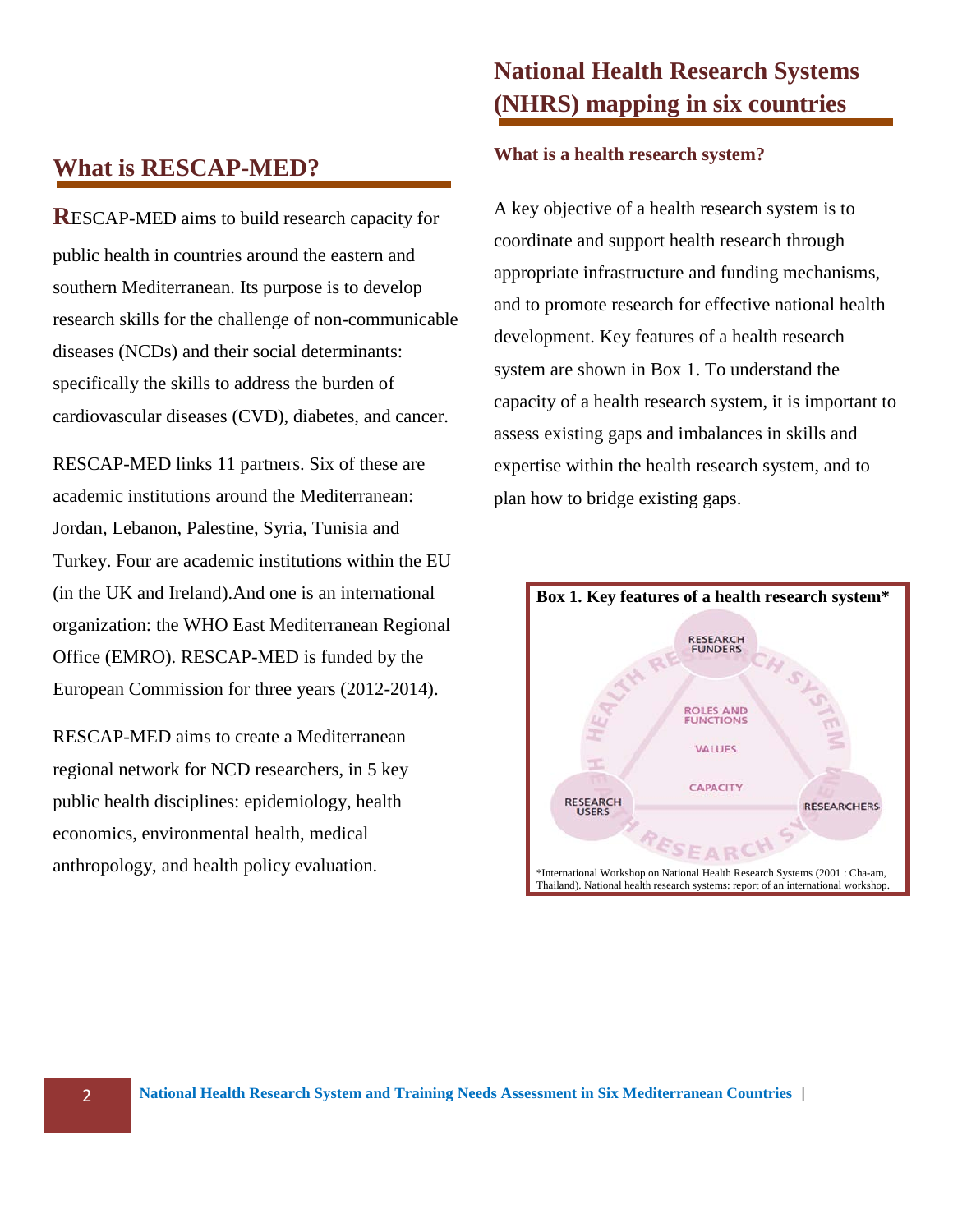## **Mapping health institutions engaged in health related research**

A country mapping of health institutions engaged in health related research was completed in five of the six partner countries in the RESCAP-MED project (Jordan, Lebanon, Palestine, Tunisia and Turkey) using the Council on Health Research for Development (COHRED) tool that was customized for RESCAP-MED aims. The mapping phase took place between March and April 2012.

### **The mapping phase showed the following:**

- National health strategies exist in all partner countries. Most include a research component.
- Four countries (Tunis, Turkey, Lebanon and Jordan) reported formal governance for their NHRS. In Palestine, there was no clear governance structure for health research.
- Similar institutions are engaged in health related research in all partner countries: governmental institutions (mainly ministries of health and education), universities, and non-governmental organizations (NGOs).
- The number of institutions engaged in NCD research varied among these countries.

## **Challenges facing the NHRS in the partner countries**

The main challenges facing the NHRS in the partner countries are shown in Box 2.

### **Box 2. Challenges facing the NHRS in the partner countries**

- $\overline{\mathbf{H}}$  Health research is uncoordinated and fragmented, resulting in inefficiencies and duplication.
- $\downarrow$  Inadequate collaboration and linkages between different research organizations.
- $\overline{\text{+}}$  National health priorities and health research priorities do not exist in some countries.
- $\overline{\phantom{a}}$  Health research is inadequately linked to the priorities and goals of the health system.
- $\overline{\text{K}}$  Knowledge translation of research evidence into policy-making is severely lacking.
- **Poor cooperation between policymakers and** researchers.
- $\downarrow$  Lack of institutional systems of monitoring and evaluation, and lack of activities to examine the system at national level.
- Very low level of national funding allocated to health research.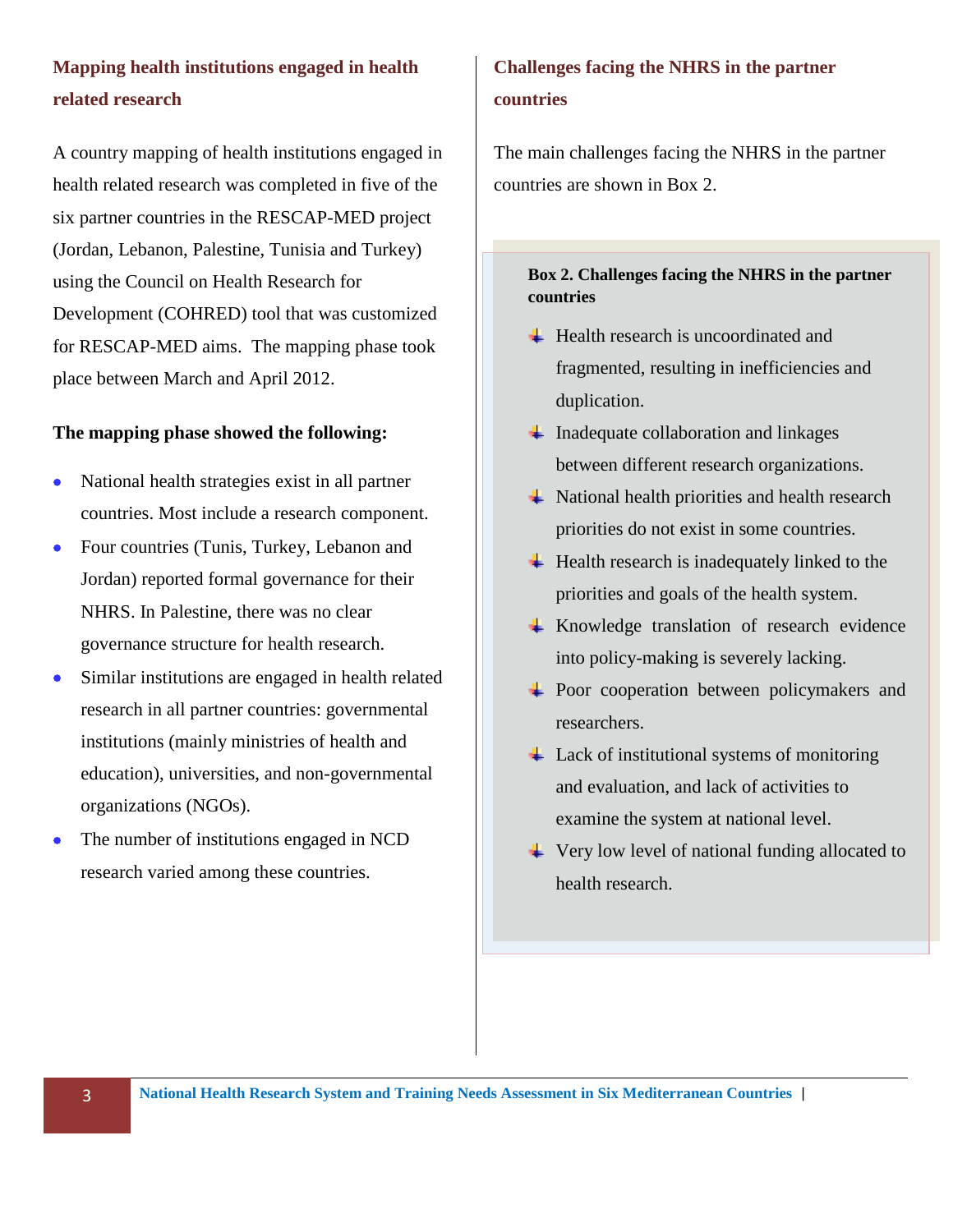# **Training Needs Assessment (TNA)**

Training needs were assessed through the RESCAP-MED project to identify key gaps and constraints in the production of research related to NCDs, as identified by both academic and operational researchers, focusing on the five disciplines specified (Box 3).



### **Training Needs Assessment Survey Findings**

The methods used to determine the training needs are summarized in Box 4. The training needs assessment survey targeted young researchers with bachelor, master and PhD degrees with various years of experience in health related research. Medical doctors and specialists were also represented in the participating group.

#### **Box 4. Methods for Training Needs Assessment**

*A training needs assessment tool was used to explore the participants' current standing in terms of skills, knowledge, abilities and research needs. Data collection was conducted in each partner country by their respective country teams. Participants were requested to rate a set of skills in each discipline in terms of their importance and the performance of raters with these skills. Training needs score is measured as the difference between the rating of the importance of specific discipline and the rating of the current performance in that discipline.* 

### **General research skills**

Overall, young participants were found to have average and above average skills in using computers and computer programs, including word processing, power point, internet and e-mail. In some countries, participants were found to have below average (Jordan) or poor (Palestine and Lebanon) skills in using excel, access and statistical software.

The need for training in general research skills for young researchers varied between countries. Palestine and Turkey reported high levels of training needs for writing policy paper, qualitative report and qualitative data analysis. Jordan and Tunisia reported high levels of training needs for questionnaire development, statistical analysis and routine data use. Lebanon, on the other hand, reported high levels of training needs for policy writing and data analysis in addition to writing academic papers and research proposals.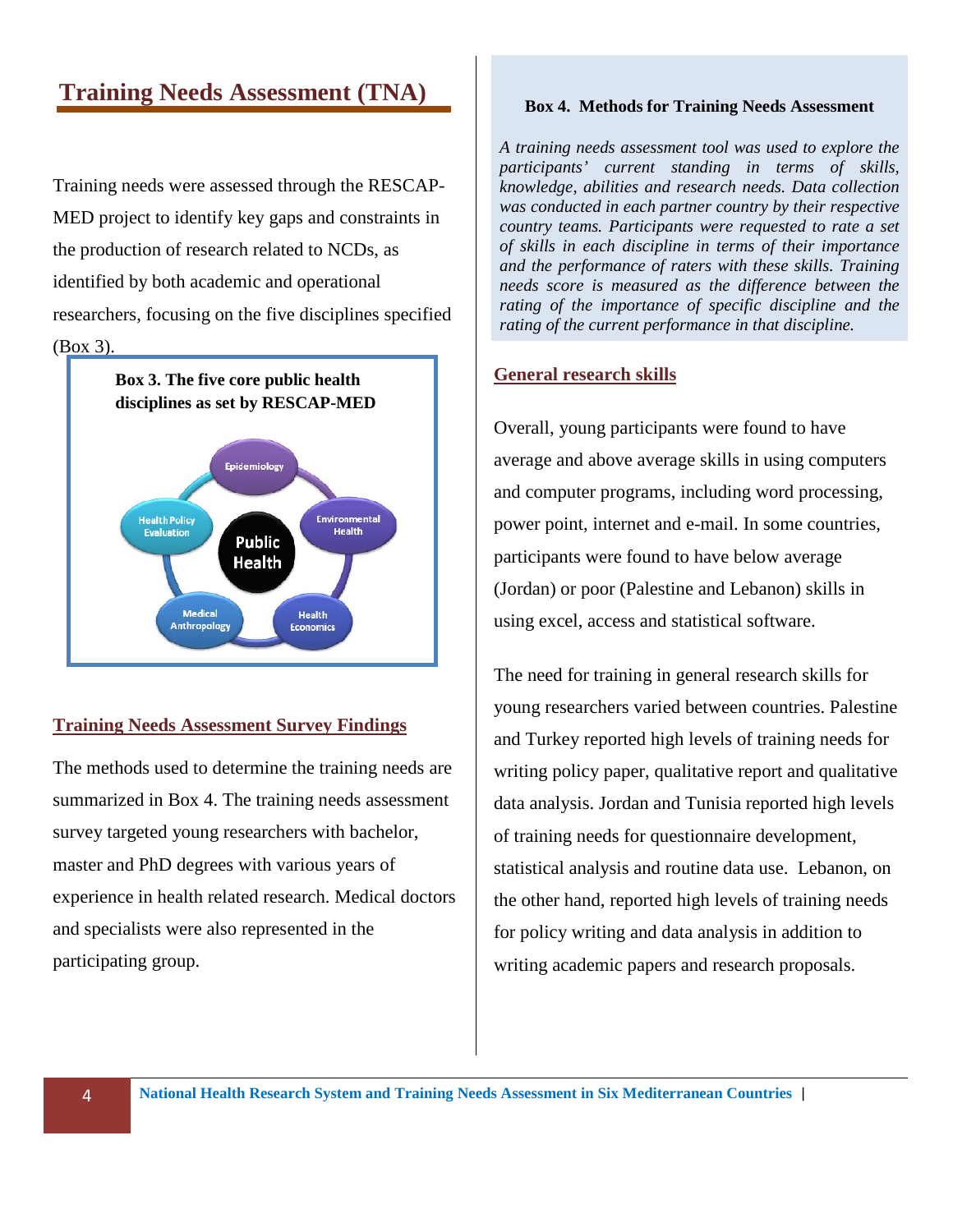### **Main disciplines training needs**

A summary of the overall needs for the five countries are presented in Figure 1. Researchers in Turkey reported highest mean level for reported training needs (except in epidemiology) and researchers in Lebanon reported the lowest mean level.

#### **Figure 1. Main disciplines training needs\***



*\* Training needs score is measured as the difference between the rating of the importance of specific discipline on scale of 1 to 7 and the rating of the current performance in that discipline on scale of 1 to 7.*

#### **For the five disciplines:**

- $\ddot{\text{H}}$  Health economics had the highest mean level for reported training needs in all countries.
- $\overline{\phantom{a}}$  Heath policy was the second in rank in Palestine, Jordan, Lebanon and Tunisia, but third in Turkey.
- $\div$  Epidemiology and medical anthropology had a similar rank in Tunisia and Lebanon. In Jordan and Palestine, epidemiology had a higher rank than medical anthropology, while in Turkey medical anthropology had a higher rank.

 $\ddot{\bullet}$  In each discipline, the perceived importance and current performance differed. For example, the most important disciplines were judged to be epidemiology, health economic, and environmental health. The best performance was judged to be in epidemiology and environmental health. The gap between performance and importance was greatest for health economics and health policy evaluation.

#### **Training needs for sub-competencies**

**Health economics:** Training needs for health economics sub-competencies were very similar and all were high. Training needs were high for "statistical and econometric analyses of health and health care" followed by "economics of health system and health care". Few variation exists in the third rank in training needs where Palestine reported "provider payment mechanisms", Turkey and Lebanon reported "micro-economics of health care" and Tunisia reported "health financing" as training priorities.

**Health policy:** Within the health policy evaluation category, training needs varied between the partner countries. Training in "frameworks of health policy analyses" was highly needed by Palestine, Turkey, and Lebanon.

**Epidemiology:** Within the epidemiology field, training in "mathematical modeling" was the most needed competency reported in all partner countries. Training in "validity and reliability" was the second most needed competency reported by Jordan, Lebanon and Tunisia. Training in "effect modification (confounding and interaction)" was the second most needed competency reported by Palestine, Lebanon and Tunisia.

5 **National Health Research System and Training Needs Assessment in Six Mediterranean Countries** |